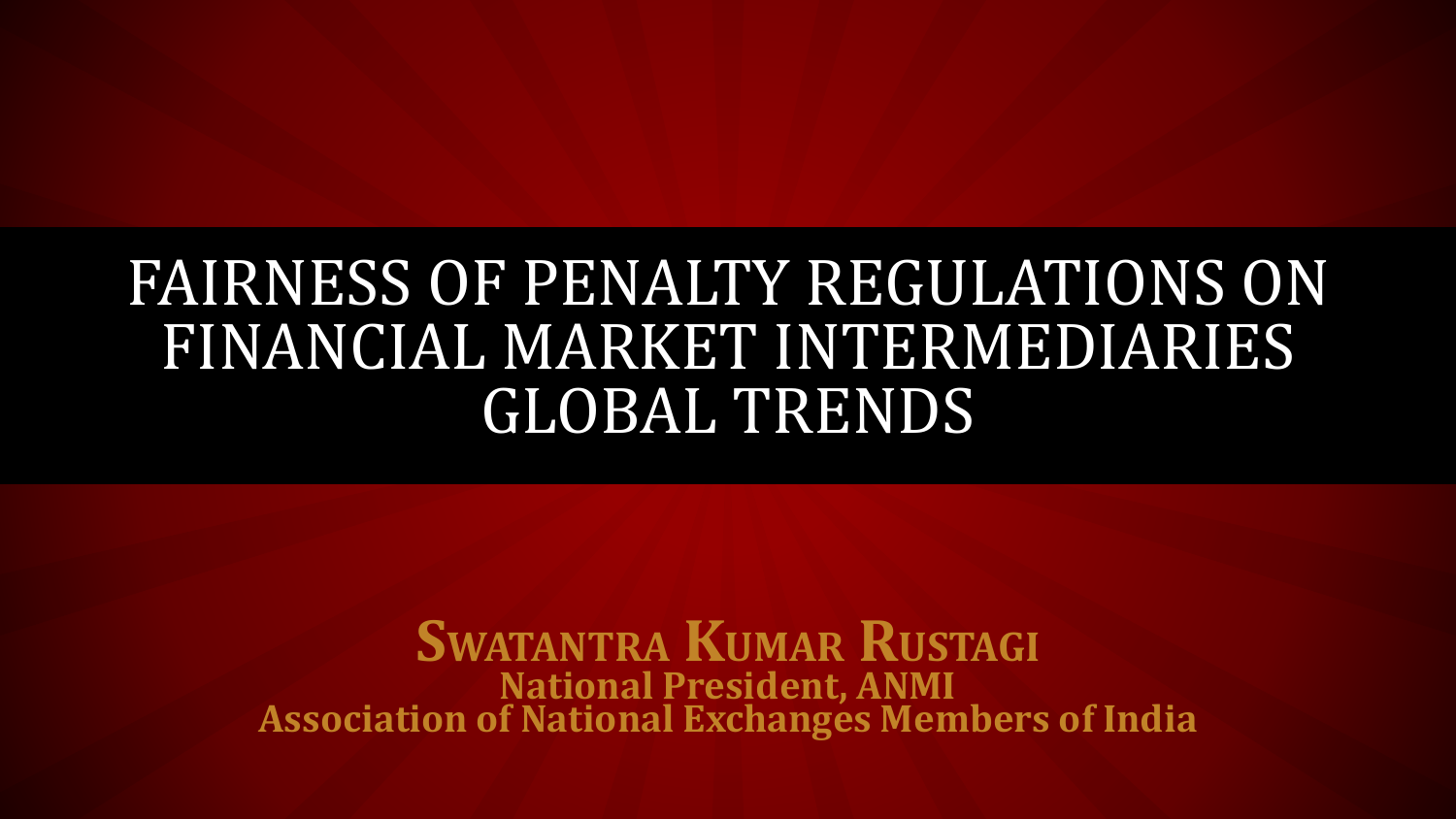#### ESSENCE OF FINANCIAL MARKET:

- Market needs to be Honest, Effective and Allow Customers to get Fair deals.
- Market Should Work Well for Investors, Corporates and for Economies.
- Primary Responsibilities of Regulator is to Protect Investor and Investment.
- Main Function of Regulators is to Regulate Financial Sector which plays a critical role in the lives of everyone and creates the Foundation of a Modern Society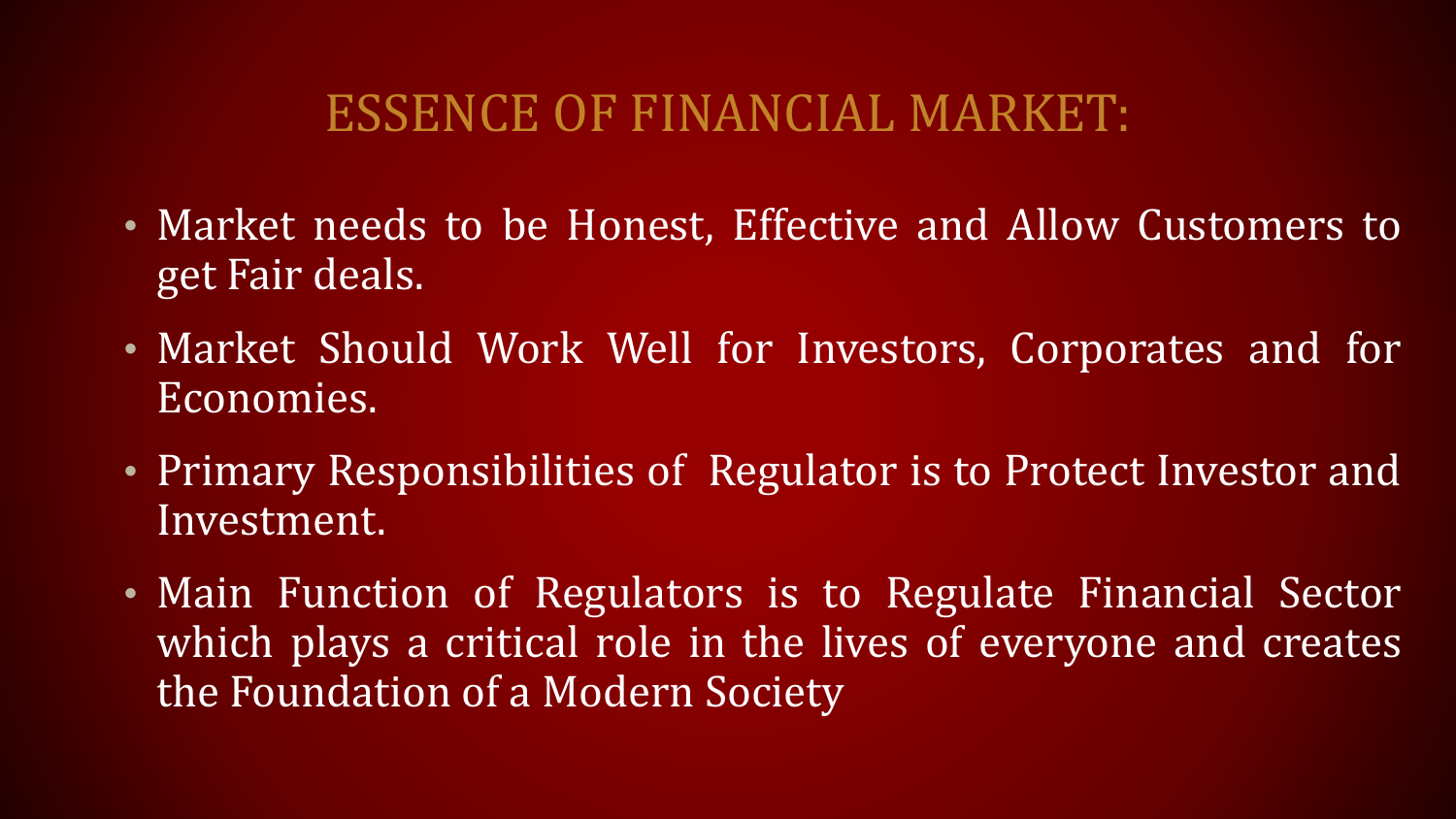#### FAIRNESS OF REGULATIONS.

- Fairness means, Capacity to take Perspective of another and to adjust our conduct based on other's Perspective.
- Fairness in Financial Market is limited Primarily to Create Equal opportunities to participate in Market and Ensure "Level Playing Fields"
- Fairness and Efficiency are two sides of the same COIN .If a Market is Unfair, it in effect is also Inefficient As per IOSCO.
- Fairness is a concept which is applied to the World of Regulations and Regulatory Policies for it's Smooth Conducts.
- Fairness holds Significant dispensability of Consumer Protection and Social Justice.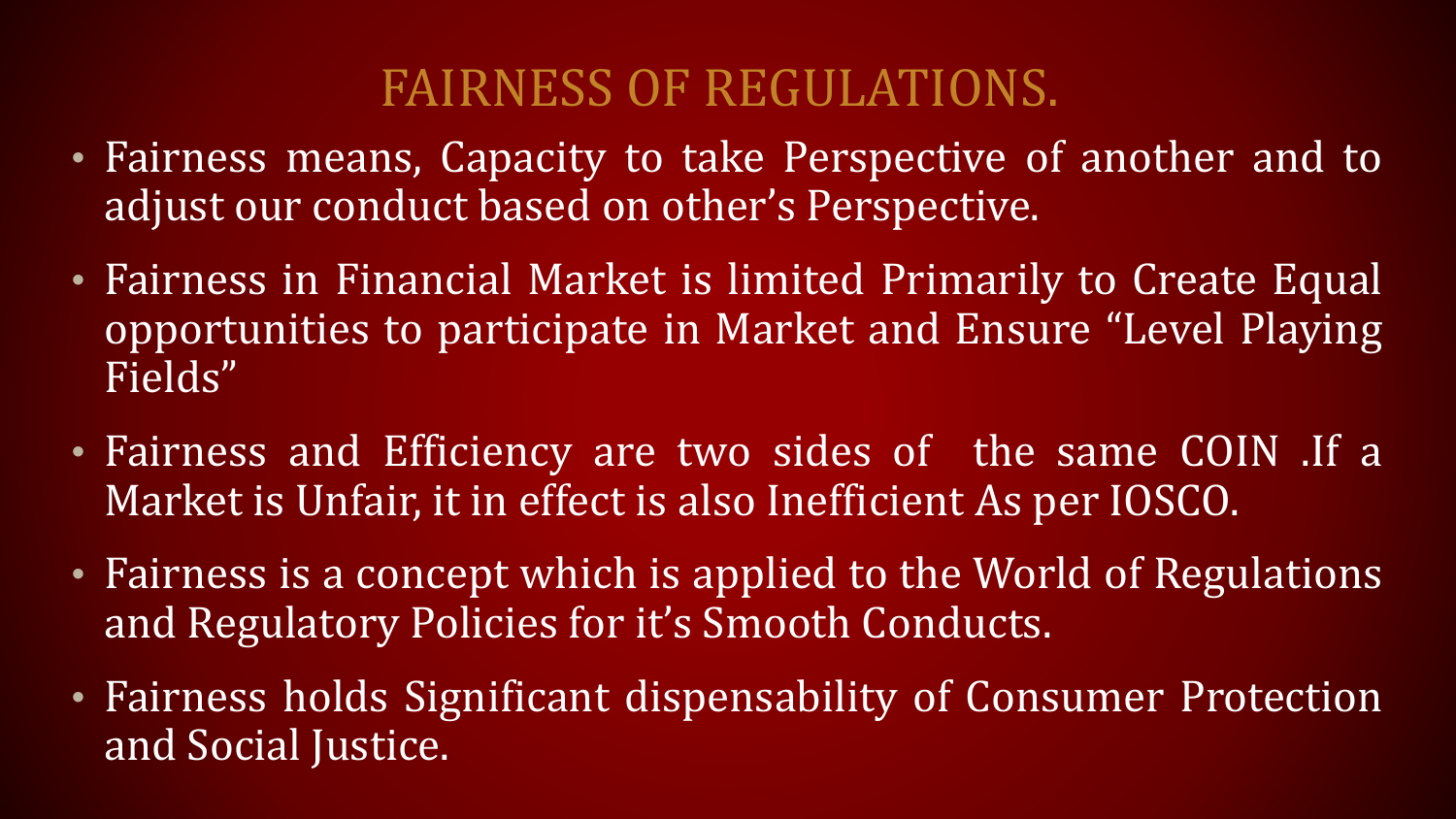#### VULNERABILITY OF MARKET PRACTICE AND IT'S ABUSE.

- When Market becomes Unfair due to Market Abuse and Vulnerability of Market Practice. The Regulators take birth to Create Capability of Users .
- Regulator Steps into maintain Fairness of Regulation and to Protect Market Structure and to achieve Consumer's Protection , to reform the market and Change the dynamics of Commercial business model and the model for Public delivery System.
- The Fairness Agenda built on various Pillars viz Social Justice, Consumer's Protection, Market Efficiency and to Safeguard Market failure.
- The Regulator's basic Objective is to Create Regulations in a Predictive and Preventable manner, to identify the Principle of Market Interventions and Impose Monetary or Non monetary Penal action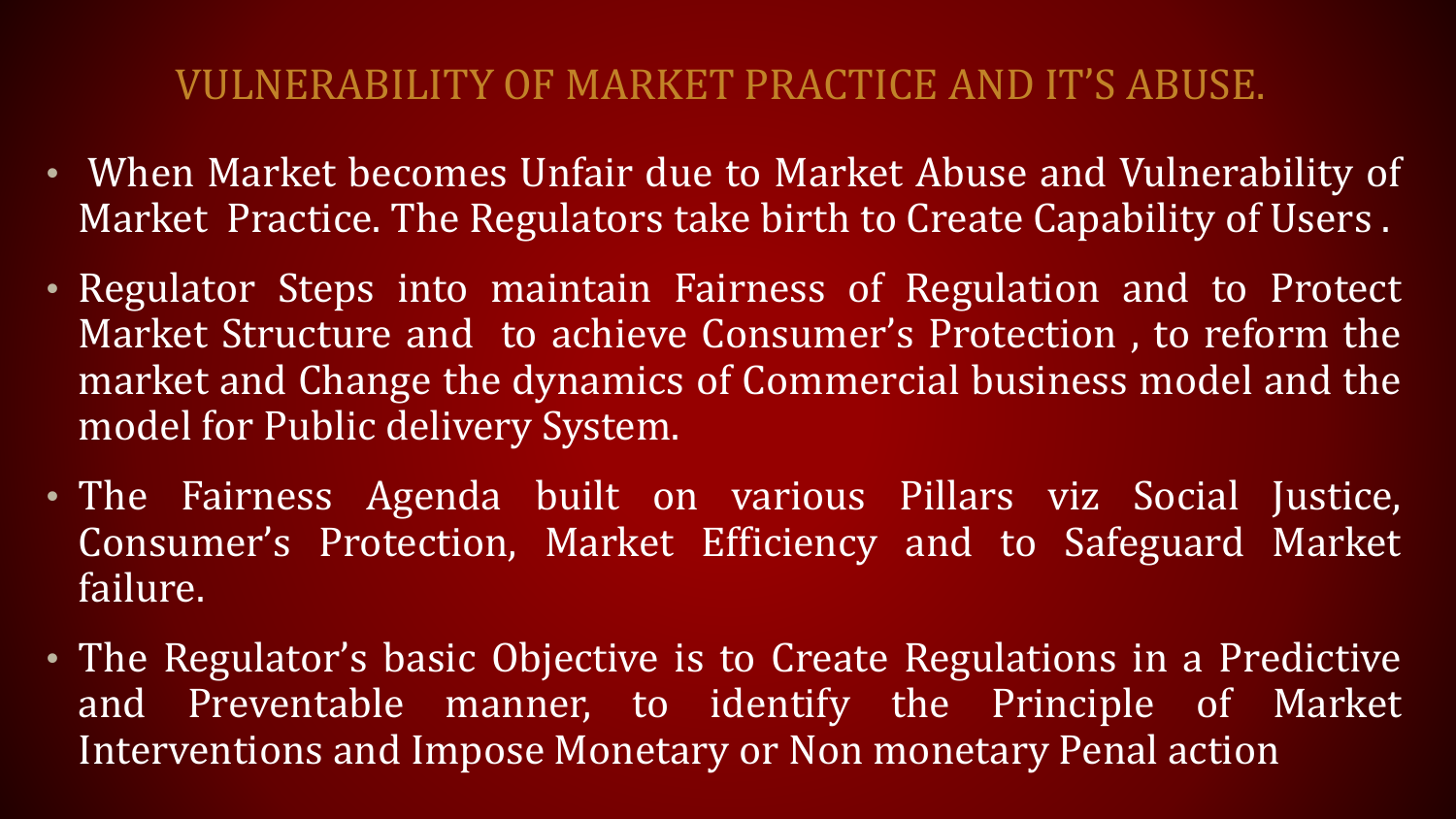#### **TRIGGERED POINT OF ACTION BY REGULATORS**.

- When the Breach becomes Deliberate or Reckless.
- The Duration and Frequency of the Breach.
- Whether any benefit Gained or Loss avoided due to breach.
- Whether the breach reveals failure of Internal control or Systematic Weakness of the management system.
- Whether Potential Impacts of the breach damaged the Orderliness and confidence of the market and put it's into Risk.
- Whether Loss or Risk of Loss caused to Investor and other User's.
- The Nature of financial Crime attributable to the breach.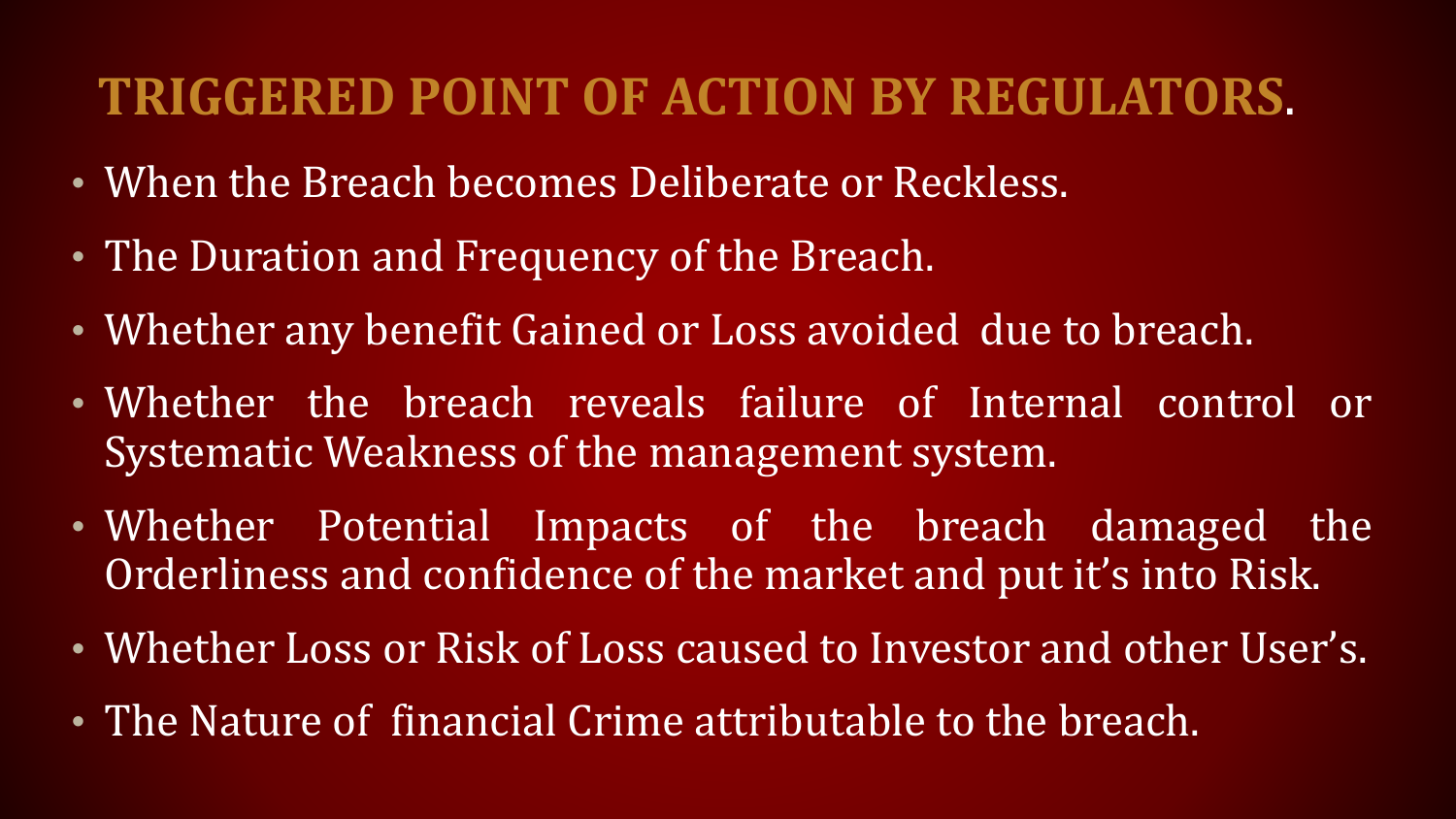### PRACTICE IN UK BY FCA (FINANCIAL CONDUCT AUTH.)

- FCA Seek to deprive Firm from the Financial Benefit derived from the breach where ever it is practicable to quantify.
- Where Success of a Firm Business model depend upon on Breaching FCA rules it's seeks to deprive all the Financial benefits.
- FCA determine a Percentage of the Firms "Relevant Revenue" which is the relevant revenue obtained by the Firm due to Breach.
- The "Relevant Revenue" Percentage form the basis of Monetary Penalties .The Seriousness of Breach decide the Scale of Penalties between 0% to 20 % This range is divided into Five Fixed Level on Sliding Scale on the seriousness of the breach.
- Fines are mainly Imposed to Protect Clients Money, Market Abuse and misappropriation, Misrepresentation and unsuitable advice.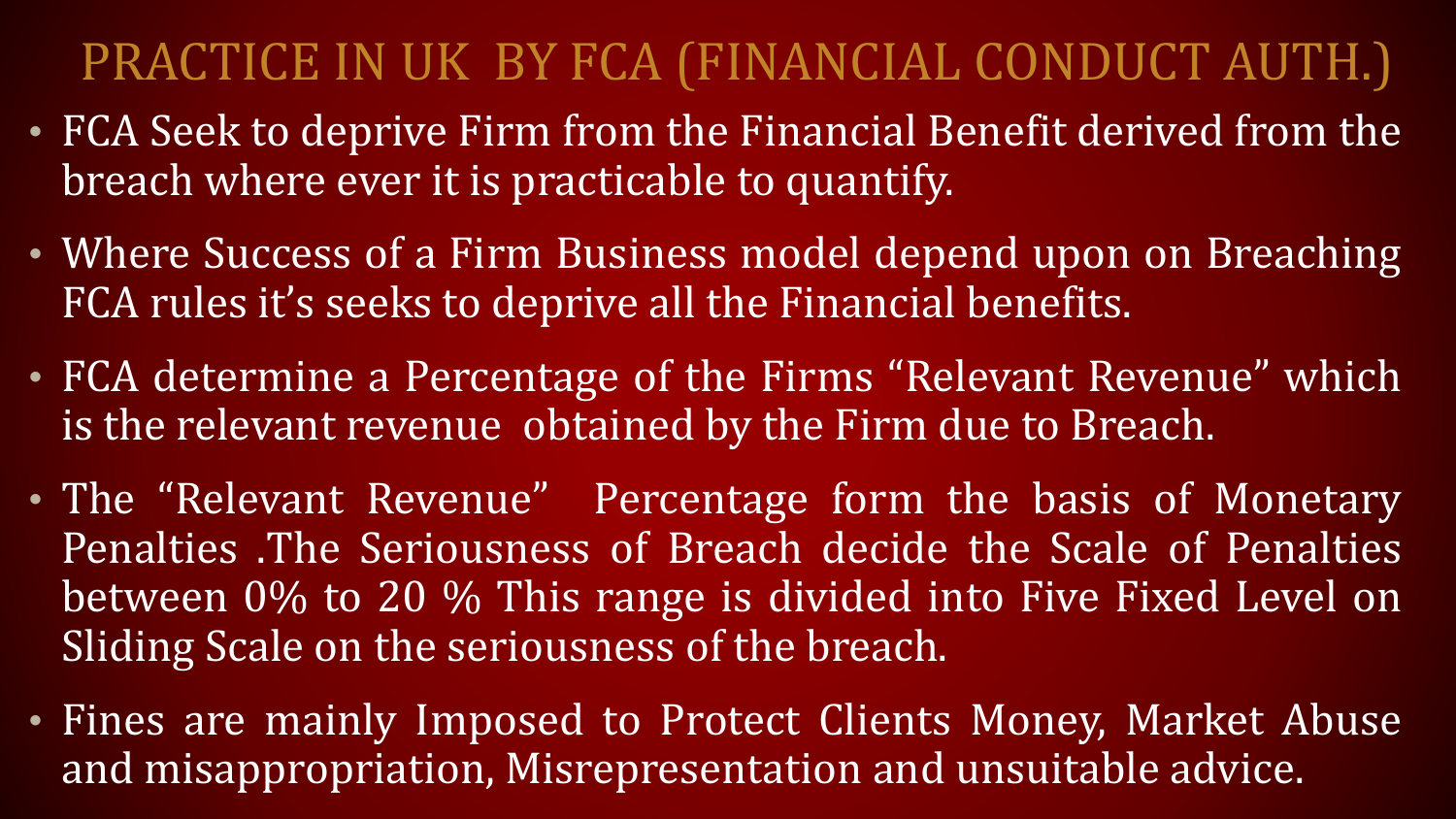### PRACTICE IN USA BY SEC (SECURITIES EXCH, COMMIS)

- "SEC" has been granted power with a 3 tired Structure for Imposing the Penalties based on seriousness of damage.
- The First Tier Provides \$ 5000 to Individual and \$ 50000 to Corporation on the Violation of "Gross Amount of Pecuniary Gain"
- The Second Tier Provides \$ 50000 to Individual and \$ 250000 to Corporations on the Violation involved "Frauds deceit, manipulation or deliberate or reckless disregard of a regulatory requirements.
- The Third Tier Provides \$100000 to Individual and \$ 500000 for a Corporation on the violation involved in tier 2 and in addition to above any Directly or Indirectly caused Substantial Losses or created a Significant risk of Substantial losses to other Persons.
- Penalty against corporation based on twin objects Direct or indirect benefits to it and Shareholders harm due to violation.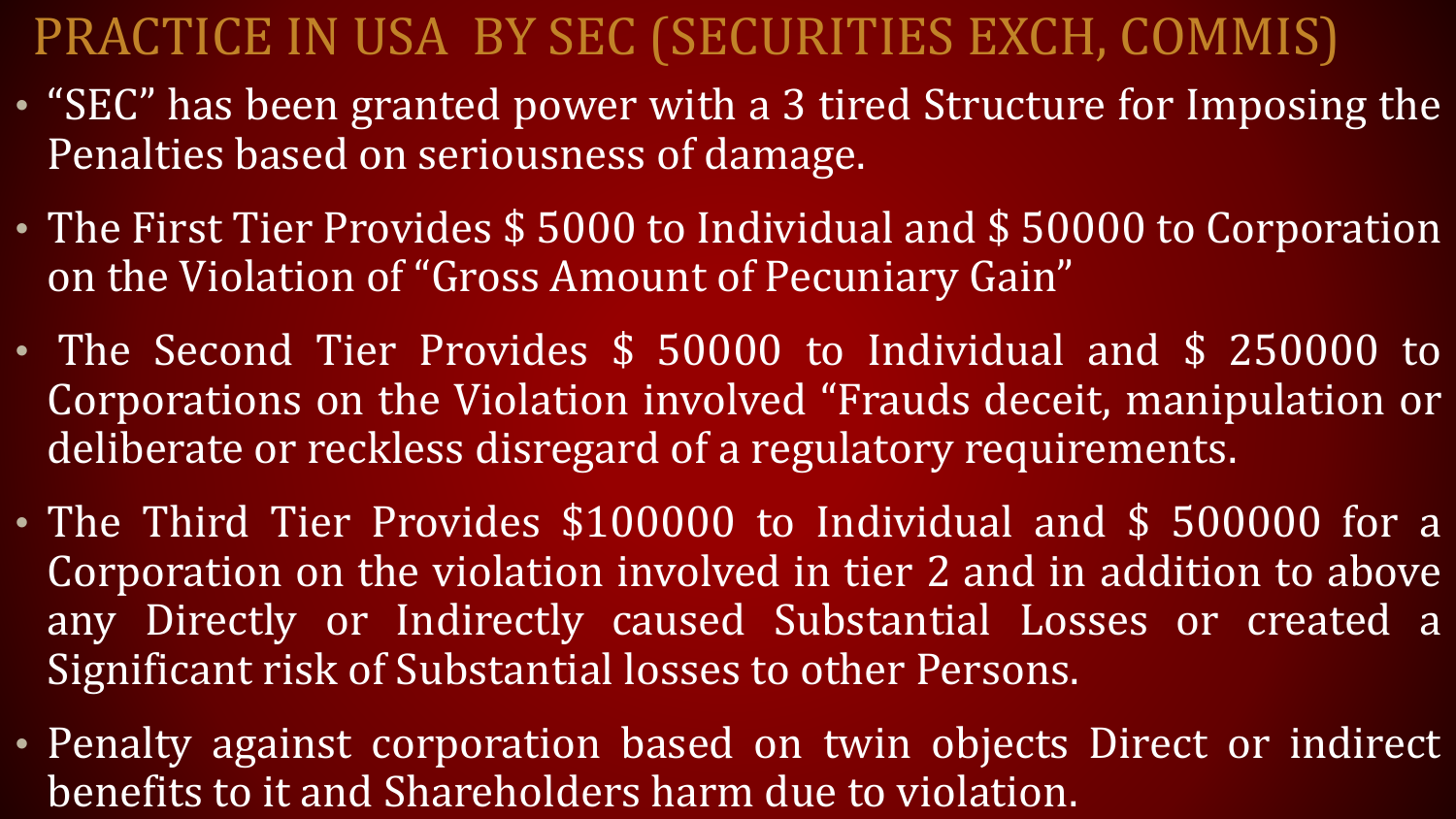#### PRACTICE IN JAPAN BY FINANCIAL INST. & EXCH. ACT (FIEA)

- The Financial Instruments and Exchange Act (FIEA) is the most basic and important direct regulations on Capital Markets in Japan.
- The Financial Services Agency (FSA) is responsible for inter alia, ensuring the stability of the Japanese Financial System, protecting investors and carrying out surveillance over securities transactions.
- Monetary Penalties are Provided in Chapter 8 of FIE Act The Major penalties are as follows
- Article-197 (1) A fine of not more than 10 million YEN or Imprisonment with work for not more than 10 years or both for violation of misstatement on Registration document. False indecation on important matters when making public notice or public announcement. Mis-statement on tender offer, gaining property benefit by committed crime.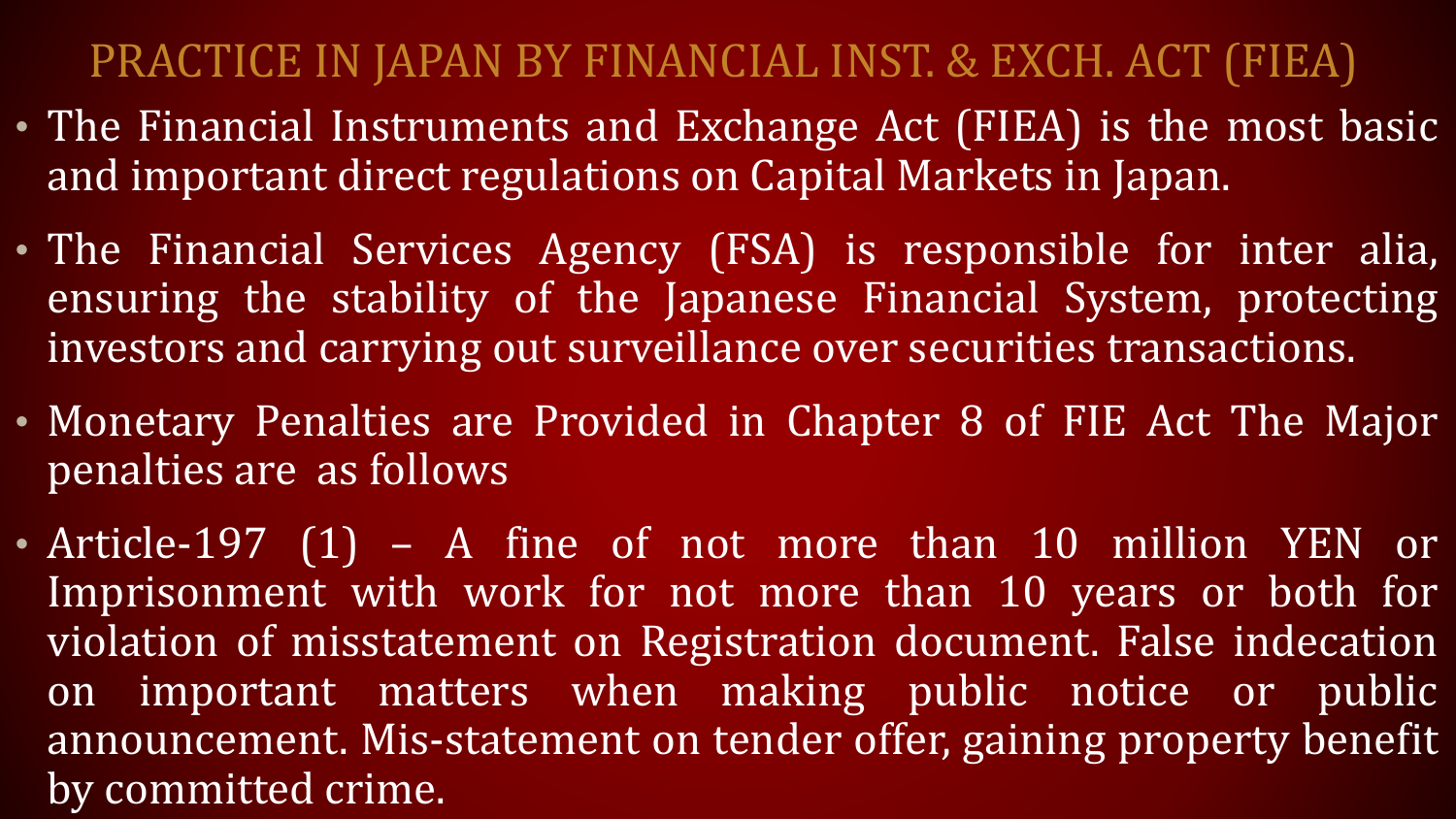- Article-197(2) A fine of not more than 5 million YEN or Imprisonment with work for not more than 5 years or both for violation of Failure to issue notification for public offering or secondary distribution of securities, violated the provision of Article 15(1) and, failed to submits Annual Securities Report. Mis-statement on Internal Control Report, Quarterly or Semiannual Securities Report.
- Article-198 A fine of not more than 3 million YEN or Imprisonment with work for not more than 3 years or both for violation of conducted Financial Instruments. Doing business without obtaining registration or established a financial instrument market or foreign financial instrument market.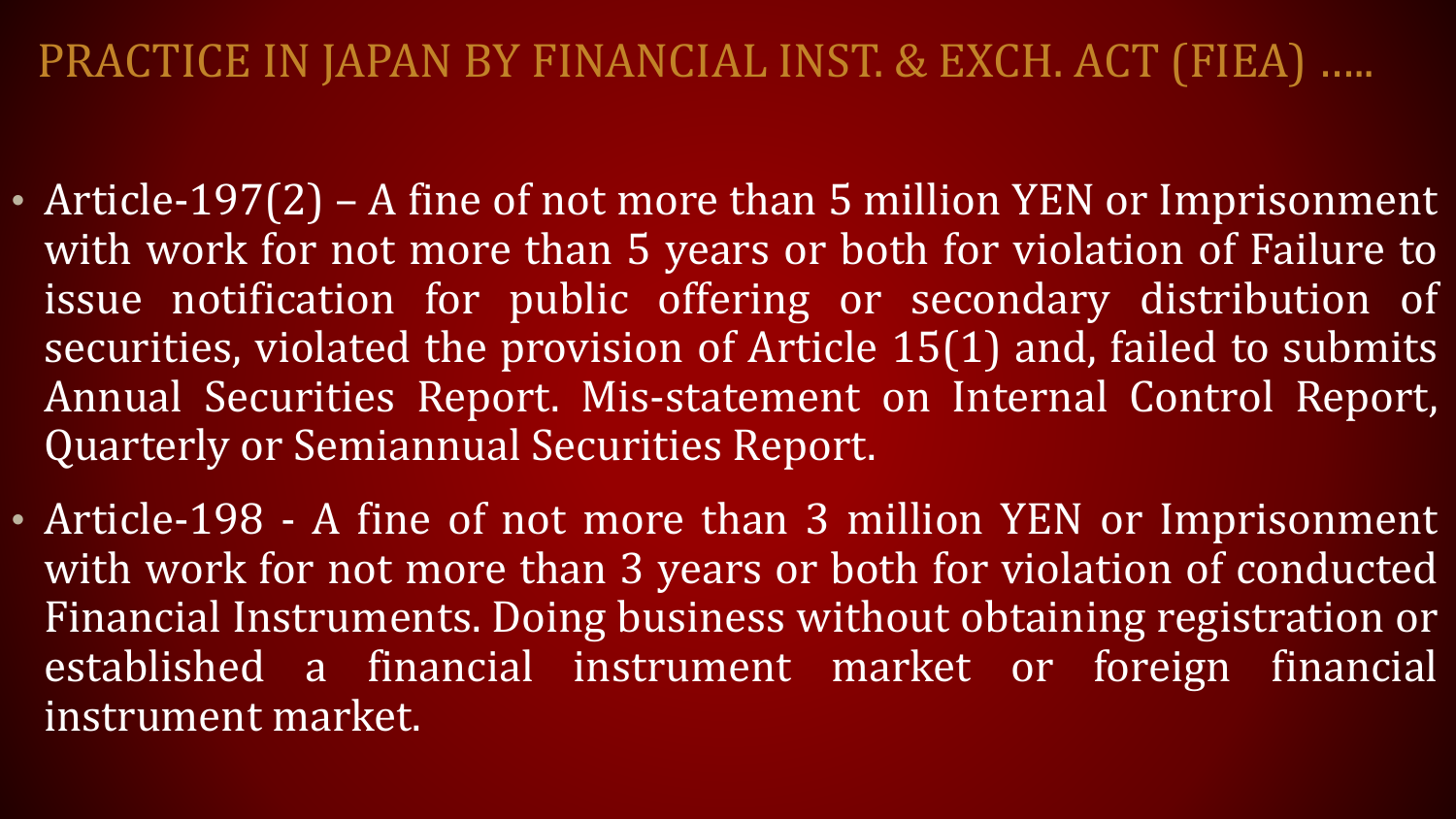#### PRACTICE IN INDIA BY SEBI (SECURITIES EXCHANGE BOARD OF INDIA)

- A penalty of Rs. 1,00,000/- each day during which default continue or Rs.1,00,00,000/- which ever is less for violation of(a) failure to furnish information, return, etc.(b) Failure by any person to enter into an agreement with clients,© Failure to redress investors' grievances, (d)for failure to deliver any security or(e) fails to make payment of the amount due to the investor within the period specified in regulation.
- A penalty not exceeding five times the amount of Trade for which contract note was required to issued by the broker have failed to issued.
- A penalty of Rs.1,00,000/- or five time the amount of brokerage charge in excess of the specified brokerage.
- A penalty of Rs.25,00,00,000/- or three times the amount of profit out of fraudulent and unfair trade practices.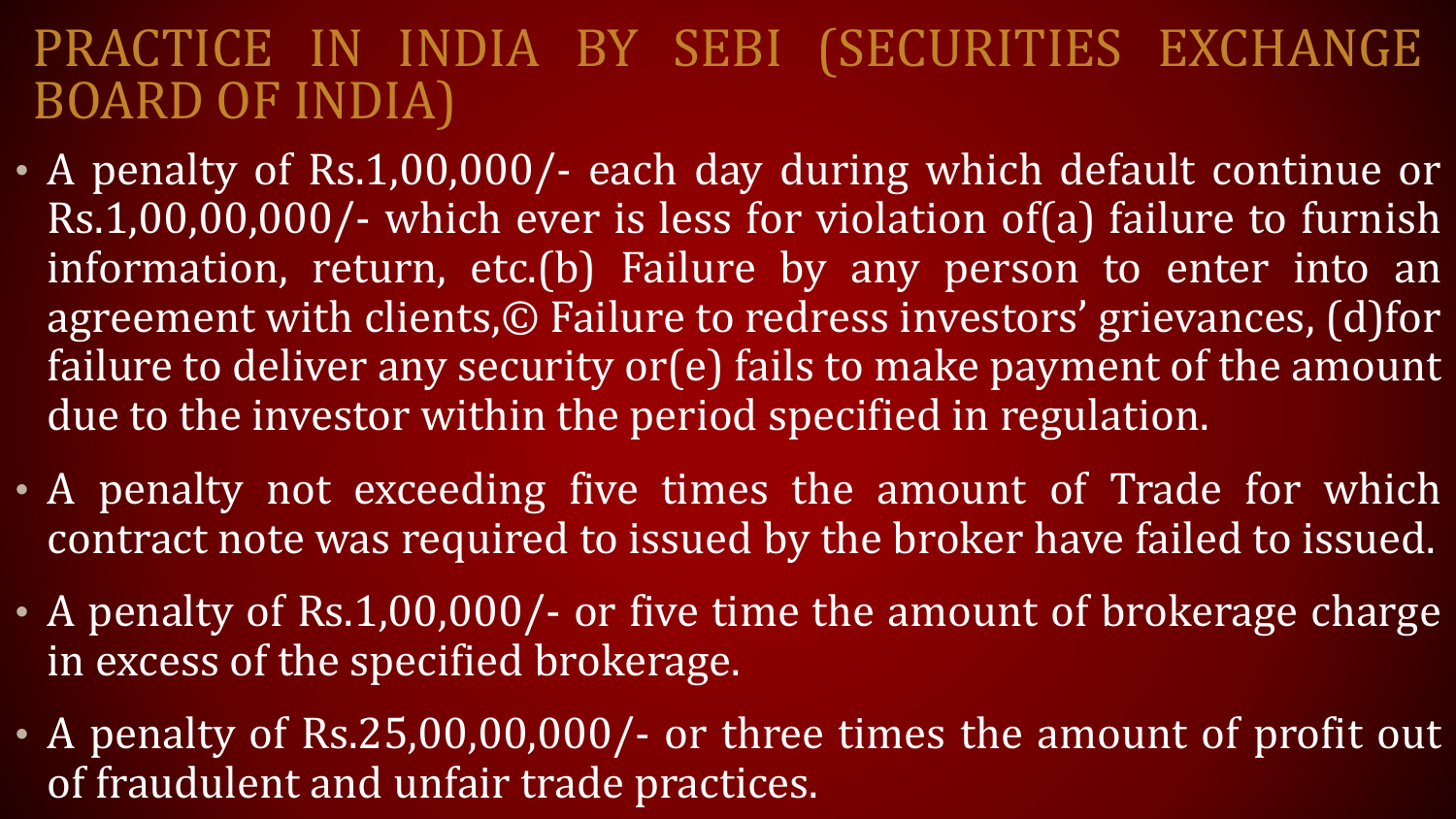### CONCLUSION

- In terms of study conducted on the fairness of security market we come to a conclusion that the regulator world over imposed penalty to maintained fairness in the regulatory market.
- The regulatory action towards penalties is implemented to safeguard the society-wishes, protect investor communities and designated investment firms.
- The basic objective of penalty imposing is to deter the firm or individual who committed breach and to prevent other's from committing further or similar breaches.
- The UK regulator imposed the penalty based on "Relevant Revenue" and a percentage thereof. Whereas USA, Japan & India imposed the monetary penalty based on seriousness of the breaches. The Japan penalty structure also includes imprisonment.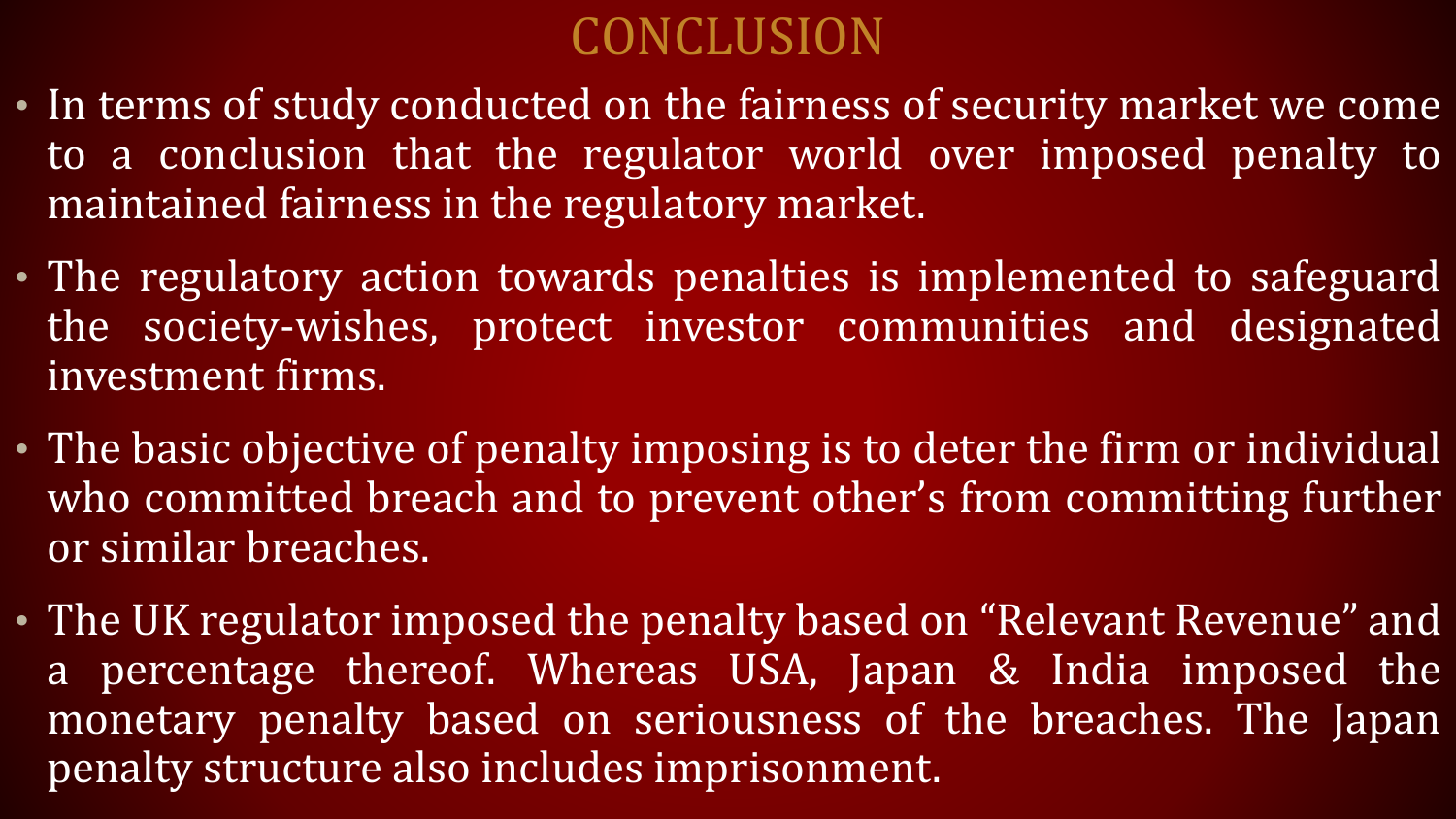### CONCLUSION. (CONTD…)

- The aim of the law should be to ensure that there is a free, open, fair and transparent market for the growth and development of the business. Regulator in its haste to uphold the law, seems to have overlooked certain key and fundaments principles of natural justice. The looming threat of humongous penalties for even mere clerical violations and advertent delays has resulted in many players in the market especially small brokers and sub-brokers from shutting shop.
- It is in the interest of the justice that the adjudicator ought to be allowed to consider all surrounding factors like its Global regulatory counter parts appear to do and be able to reduce quantum of penalty otherwise applicable to an infraction.
- An Urgent need is felt that to maintain Fairness of the market Handholding exercise should be undertaken for clerical penalties rather than imposing penalties. Legislation should be positive and fair.